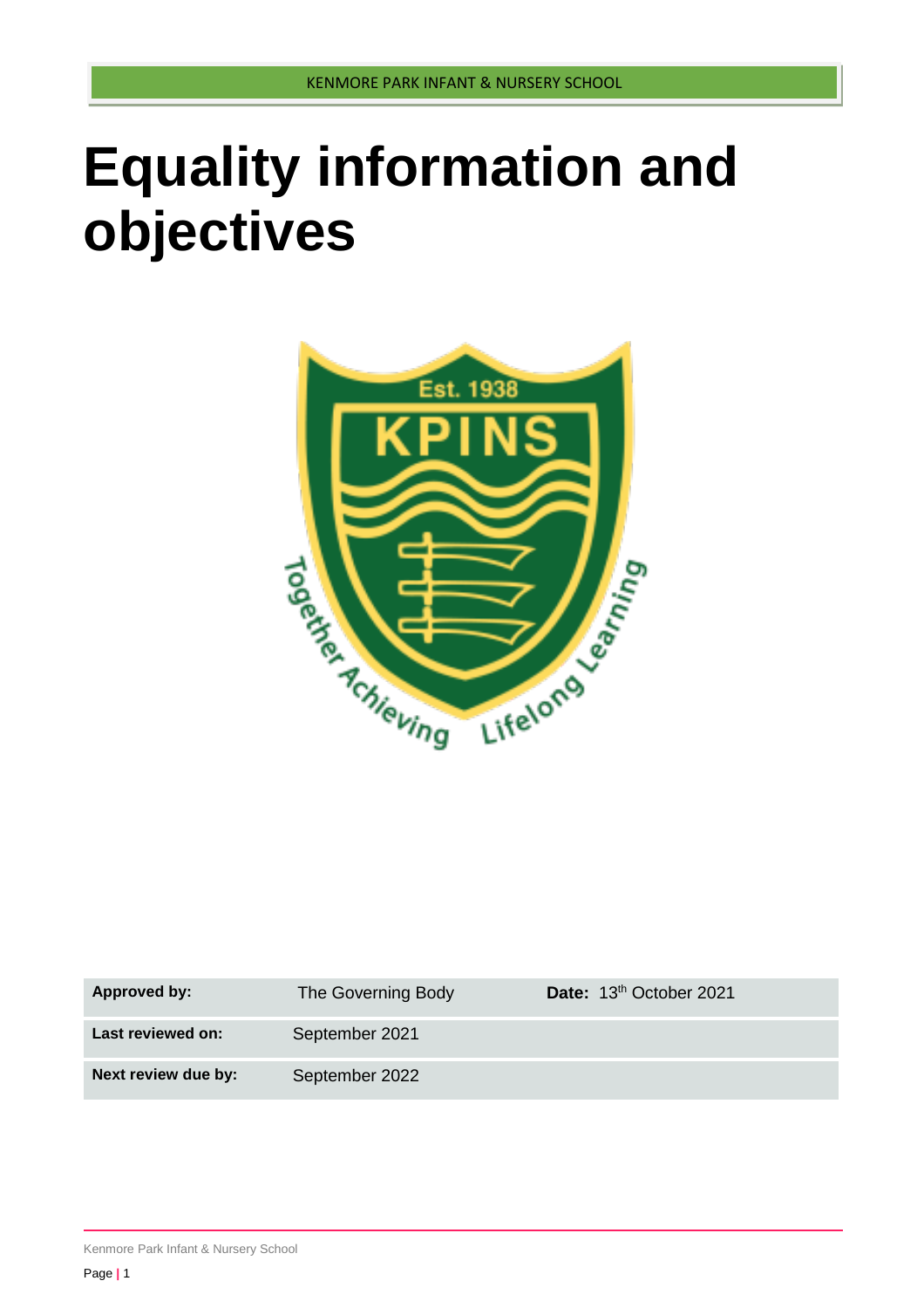# **Contents**

## <span id="page-1-0"></span>**1. Aims**

Our school aims to meet its obligations under the public sector equality duty by having due regard to the need to:

- Eliminate discrimination and other conduct that is prohibited by the Equality Act 2010
- Advance equality of opportunity between people who share a protected characteristic and people who do not share it
- Foster good relations across all characteristics between people who share a protected characteristic and people who do not share it

## <span id="page-1-1"></span>**2. Legislation and guidance**

This document meets the requirements under the following legislation:

- [The Equality Act 2010,](http://www.legislation.gov.uk/ukpga/2010/15/contents) which introduced the public sector equality duty and protects people from discrimination
- [The Equality Act 2010 \(Specific Duties\) Regulations 2011,](http://www.legislation.gov.uk/uksi/2011/2260/contents/made) which require schools to publish information to demonstrate how they are complying with the public sector equality duty and to publish equality objectives

This document is also based on Department for Education (DfE) guidance: [The Equality Act 2010 and](https://www.gov.uk/government/publications/equality-act-2010-advice-for-schools)  [schools.](https://www.gov.uk/government/publications/equality-act-2010-advice-for-schools) 

#### <span id="page-1-2"></span>**3. Roles and responsibilities**

The governing board will:

- Ensure that the equality information and objectives as set out in this statement are published and communicated throughout the school, including to staff, pupils and parents
- Ensure that the published equality information is updated at least every year, and that the objectives are reviewed and updated at least every 4 years
- Delegate responsibility for monitoring the achievement of the objectives on a daily basis to the headteacher

The head teacher will:

- Promote knowledge and understanding of the equality objectives amongst staff and pupils
- Monitor success in achieving the objectives and report back to governors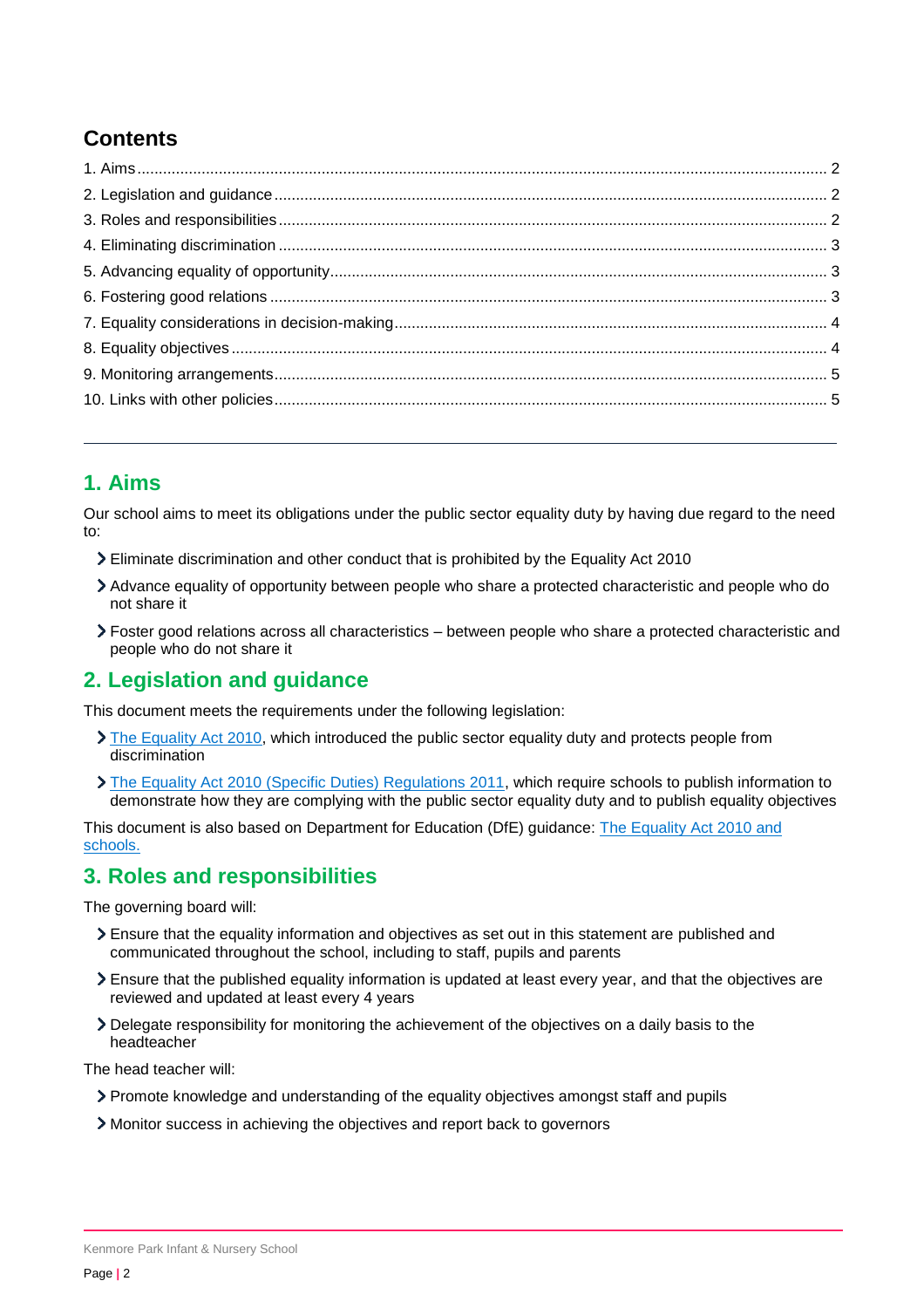All school staff are expected to have regard to this document and to work to achieve the objectives as set out in section 8.

# <span id="page-2-0"></span>**4. Eliminating discrimination**

The school is aware of its obligations under the Equality Act 2010 and complies with non-discrimination provisions.

Where relevant, our policies include reference to the importance of avoiding discrimination and other prohibited conduct.

Staff and governors are regularly reminded of their responsibilities under the Equality Act, for example during meetings. Where this has been discussed during a meeting it is recorded in the meeting minutes.

The school has a designated member of staff for monitoring equality issues. They regularly liaise regarding any issues and make senior leaders and governors aware of these as appropriate

#### <span id="page-2-1"></span>**5. Advancing equality of opportunity**

As set out in the DfE guidance on the Equality Act, the school aims to advance equality of opportunity by:

- Removing or minimising disadvantages suffered by people which are connected to a particular characteristic they have (e.g. pupils with disabilities, or gay pupils who are being subjected to homophobic bullying)
- Taking steps to meet the particular needs of people who have a particular characteristic (e.g. enabling Muslim pupils to pray at prescribed times)
- Encouraging people who have a particular characteristic to participate fully in any activities (e.g. encouraging all pupils to be involved in the full range of school societies)

In fulfilling this aspect of the duty, the school will:

- Publish attainment data each academic year showing how pupils with different characteristics are performing
- Analyse the above data to determine strengths and areas for improvement, implement actions in response and publish this information
- Make evidence available identifying improvements for specific groups (e.g. declines in incidents of homophobic or transphobic bullying)
- Publish further data about any issues associated with particular protected characteristics, identifying any issues which could affect our own pupils

#### <span id="page-2-2"></span>**6. Fostering good relations**

The school aims to foster good relations between those who share a protected characteristic and those who do not share it by:

- Promoting tolerance, friendship and understanding of a range of religions and cultures through different aspects of our curriculum. This includes teaching in RE, citizenship and personal, social, health and economic (PSHE) education, but also activities in other curriculum areas. For example, as part of teaching and learning in English/reading, pupils will be introduced to literature from a range of cultures
- Holding assemblies dealing with relevant issues. Pupils will be encouraged to take a lead in such assemblies and we will also invite external speakers to contribute
- Working with our local community. This includes inviting leaders of local faith groups to speak at assemblies, and organising school trips and activities based around the local community
- Encouraging and implementing initiatives to deal with tensions between different groups of pupils within the school. For example, our school council has representatives from different year groups and is formed of pupils from a range of backgrounds. All pupils are encouraged to participate in the school's activities, such as sports clubs. We also work with parents to promote knowledge and understanding of different cultures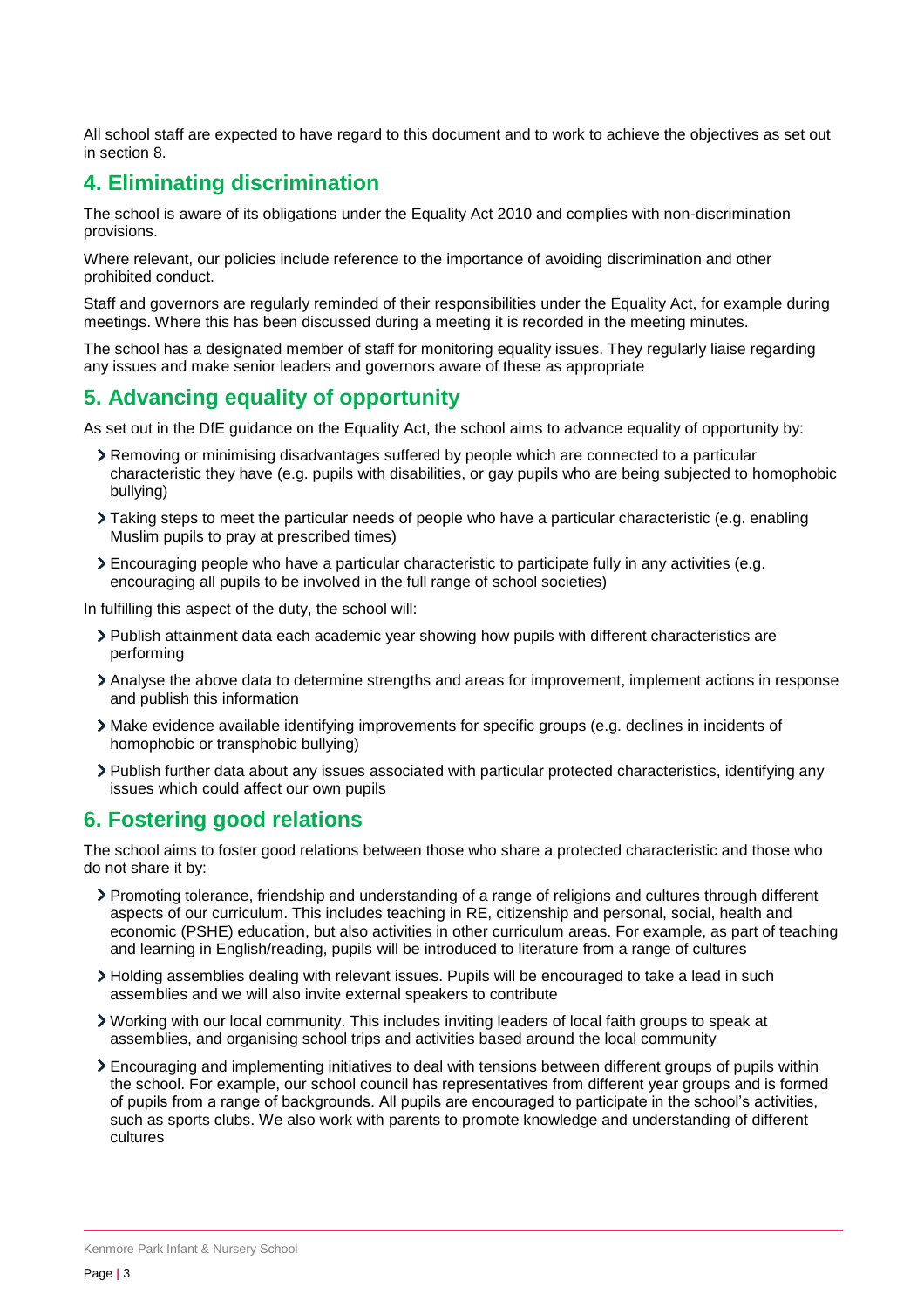We have developed links with people and groups who have specialist knowledge about particular characteristics, which helps inform and develop our approach

## <span id="page-3-0"></span>**7. Equality considerations in decision-making**

The school ensures it has due regard to equality considerations whenever significant decisions are made.

The school always considers the impact of significant decisions on particular groups. For example, when a school trip or activity is being planned, the school considers whether the trip:

- Cuts across any religious holidays
- $\sum$  Is accessible to pupils with disabilities
- > Has equivalent facilities for boys and girls

The school keeps a written record (known as an Equality Impact Assessment) to show we have actively considered our equality duties and asked ourselves relevant questions. This is recorded at the same time as the risk assessment when planning school trips and activities. The record is completed by the member of staff organising the activity and is stored electronically with the completed risk assessment.

#### <span id="page-3-1"></span>**8. Equality objectives**

#### **Objective 1**

Undertake an analysis of recruitment data and trends with regard to race, gender and disability by July, and report on this to the staffing and pay sub-committee of the governing board.

**Why we have chosen this objective:** To ensure that the school's staff are representative of the community it serves and complies and is able to demonstrate that we have has regard to race, gender and disability.

**To achieve this objective** we plan to: regularly review our staffing particularly at times when we are recruiting to ensure equality of opportunity and any new appointments complement and add value to the establishment at the time.

**Progress we are making towards this objective:** Based on the needs of our school community we have appointed bilingual staff who are reflective of the school community,

#### **Objective 2**

Have in place a reasonable adjustment agreement for all staff with disabilities by July, to meet their needs better and ensure that any disadvantages they experience are addressed.

**Why we have chosen this objective:** We are an inclusive school and believe that where reasonable adjustments should be made for individual employees to enable them to perform their duties in line with their job description.

**To achieve this objective we plan to:** Through dialogue with the specific members of staff supported where possible by professional advice.

**Progress we are making towards this objective**: Provided high back orthopedic chairs where a member of staff had issue with mobility and their back.

#### **Objective 3**

Increase the representation of teachers and support staff from the any other White and other Asian ethnic communities over a 4-year period (from this July to July in 2 years' time), so that this group increases from 10% to 25% of the teaching workforce.

**Why we have chosen this objective:** This is to enable us to support our changing school community and intake and offer the bilingual support required to improve the communities school experience whilst supporting communication and engagement.

**To achieve this objective, we plan to:** Specifically advertise for bilingual staff who speak the community languages we require when vacancies arise.